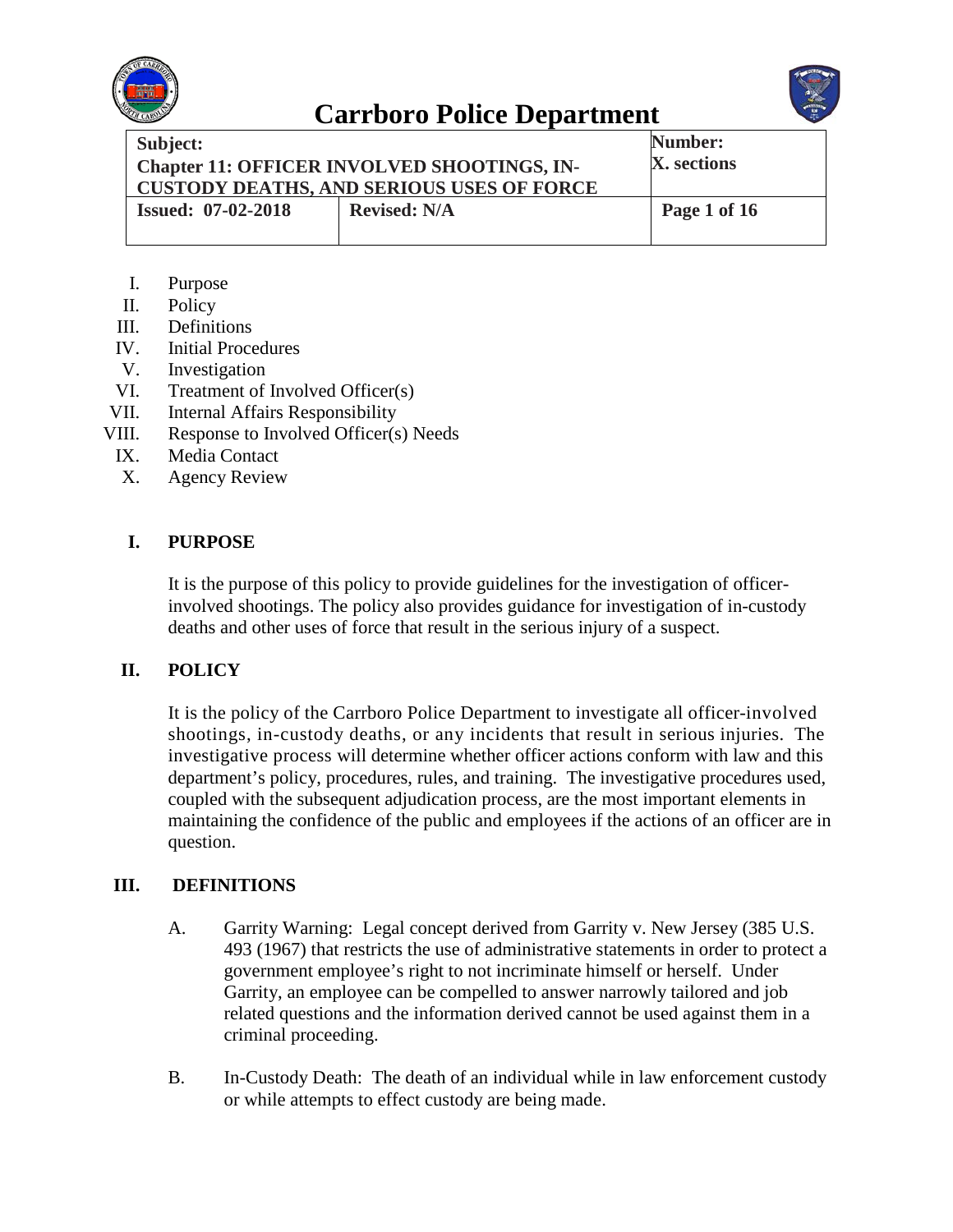



| Subject:<br><b>Chapter 11: OFFICER INVOLVED SHOOTINGS, IN-</b><br><b>CUSTODY DEATHS, AND SERIOUS USES OF FORCE</b> |                     | Number:<br>X. sections |
|--------------------------------------------------------------------------------------------------------------------|---------------------|------------------------|
| <b>Issued: 07-02-2018</b>                                                                                          | <b>Revised: N/A</b> | Page 2 of 16           |

- C. Involved Officer: Any sworn law enforcement officer while in the performance of their official duties that actively engages in using force against another person. Force may include, but not be limited to: use of a firearm, blunt force trauma, striking with a vehicle, or other intentional action that would reasonably cause bodily injury or death to a human.
- D. Officer Involved Shooting: The discharge of a firearm by an officer while in the performance of their official duties, except in training or for recreational purposes. This will include unintentional discharges that result in death or personal injury to an officer or suspect/citizen. Any unintentional discharges of a firearm that does not result in personal injury or death will be referred to the involved officer's supervisor for investigation for appropriate disciplinary action.
- E. Public Safety Statement: Information requested by the first arriving officer. This information is critical for the effective management of the crime scene and will allow for the preservation of life. It includes statements such as:
	- 1. The approximate number of rounds fired and in what direction.
	- 2. The location or direction of travel of any outstanding suspects.
	- 3. The location and condition of any injured parties who may need medical care.
	- 4. The location and condition of any victims and/or witnesses to the events.
	- 5. Any other critical information that if not provided would expose others to danger.
- F. Serious Use of Force: Any use of force that results in, or is reasonably likely to result in, great pain or suffering, or creates a substantial risk of death or permanent impairment of the function of any bodily organ or limb. Also included are situations where a person is **admitted** to a medical facility for treatment that is the result of police use of force.
- G. Witness Officer: One or more officers that are present when an involved officer uses force, but the witness officer is not directly involved in the physical altercation.

### **IV. INITIAL PROCEDURES**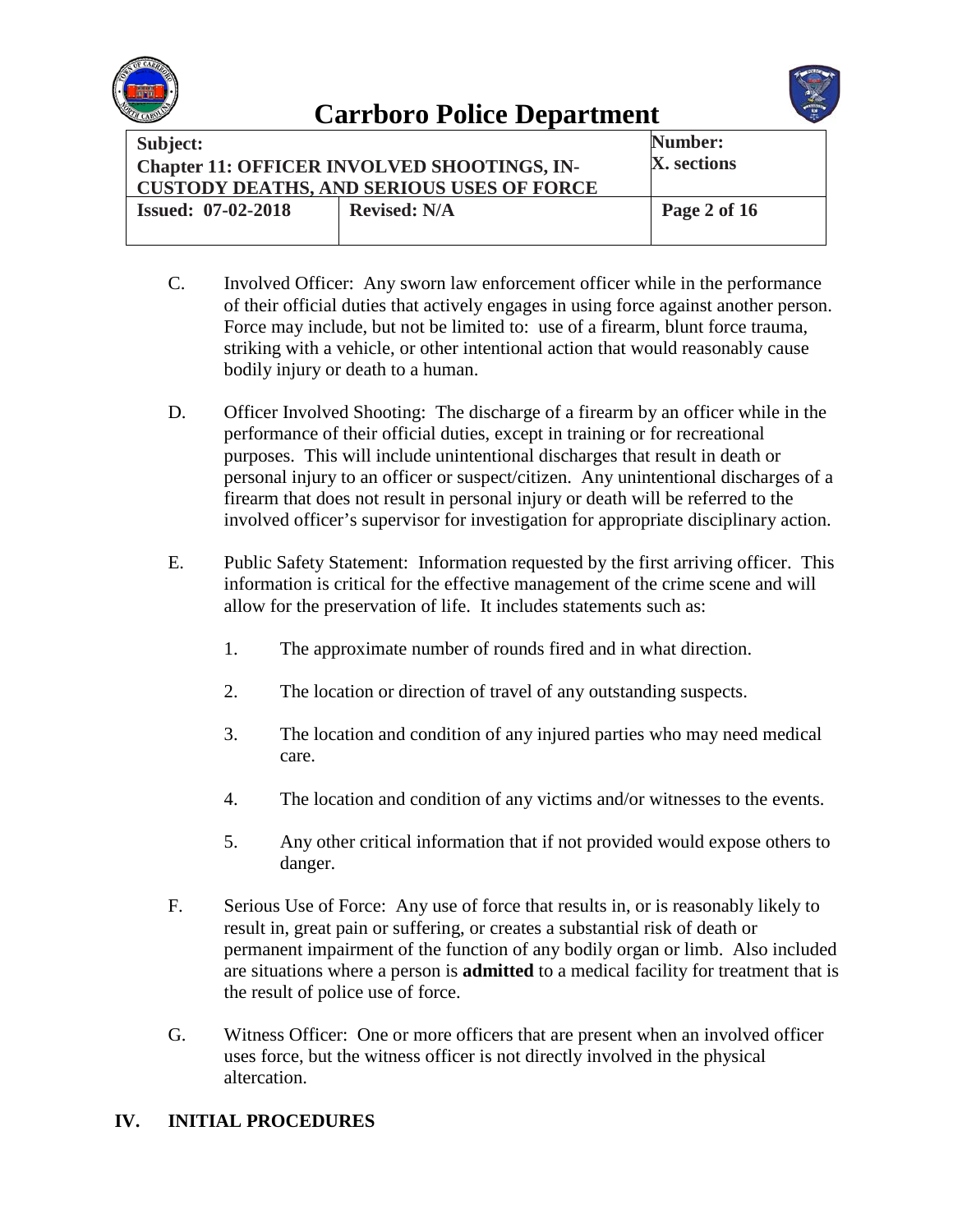



| Subject:                  | <b>Chapter 11: OFFICER INVOLVED SHOOTINGS, IN-</b><br><b>CUSTODY DEATHS, AND SERIOUS USES OF FORCE</b> | Number:<br>X. sections |
|---------------------------|--------------------------------------------------------------------------------------------------------|------------------------|
| <b>Issued: 07-02-2018</b> | <b>Revised: N/A</b>                                                                                    | Page 3 of 16           |

- A. Involved Officer Duties and Responsibilities: Officers involved in a shooting, incustody death, or serious use of force resulting in injury, upon the first opportunity once the scene is secured, the officer shall immediately:
	- 1. When a firearm is involved, holster the weapon, without unloading, or reloading it. Notwithstanding this statement, officers are authorized to conduct tactical reloads as soon as practical and when necessary. This may be at the first "lull" in the incident which may or may not then turn into the end of the action.
	- 2. Handcuff and search the suspect(s) to ensure that the threat has been stopped. Whether this is done immediately or upon the arrival of other officers will be driven by the extent and nature of the injuries to the suspect, sound tactics and the officer's best judgment. When sufficient staffing is on scene and the suspect has been searched, the handcuffs should be removed to facilitate adequate medical care as needed. If the scene is safe, evidence (including weapons) and clearly deceased people should be left in the position and state they were found in for evidentiary purposes.
	- 3. Notify Communications of the incident, location, and request additional staffing and a supervisor. This should generally occur on the channel assigned to the officer for the response to the incident. It should not occur on a private channel or cell phone, unless exigent circumstances dictate.
	- 4. Determine the physical condition of any injured person and render first aid if safe to do so. Request appropriate emergency medical aid as necessary.
	- 5. Coordinate the safe response of all additional resources arriving at the scene. This includes describing existing threats, any "hot zone", or other critical information affecting the safe response. This duty may be delegated as other officers arrive.
	- 6. Initiate steps to preserve the scene;
		- a. Suspect Weapons:
			- (1) When the threat has been stopped and the scene is secure, firearms possessed by the suspect will be secured in place.
			- (2) When the suspect is not secure and/or other suspects may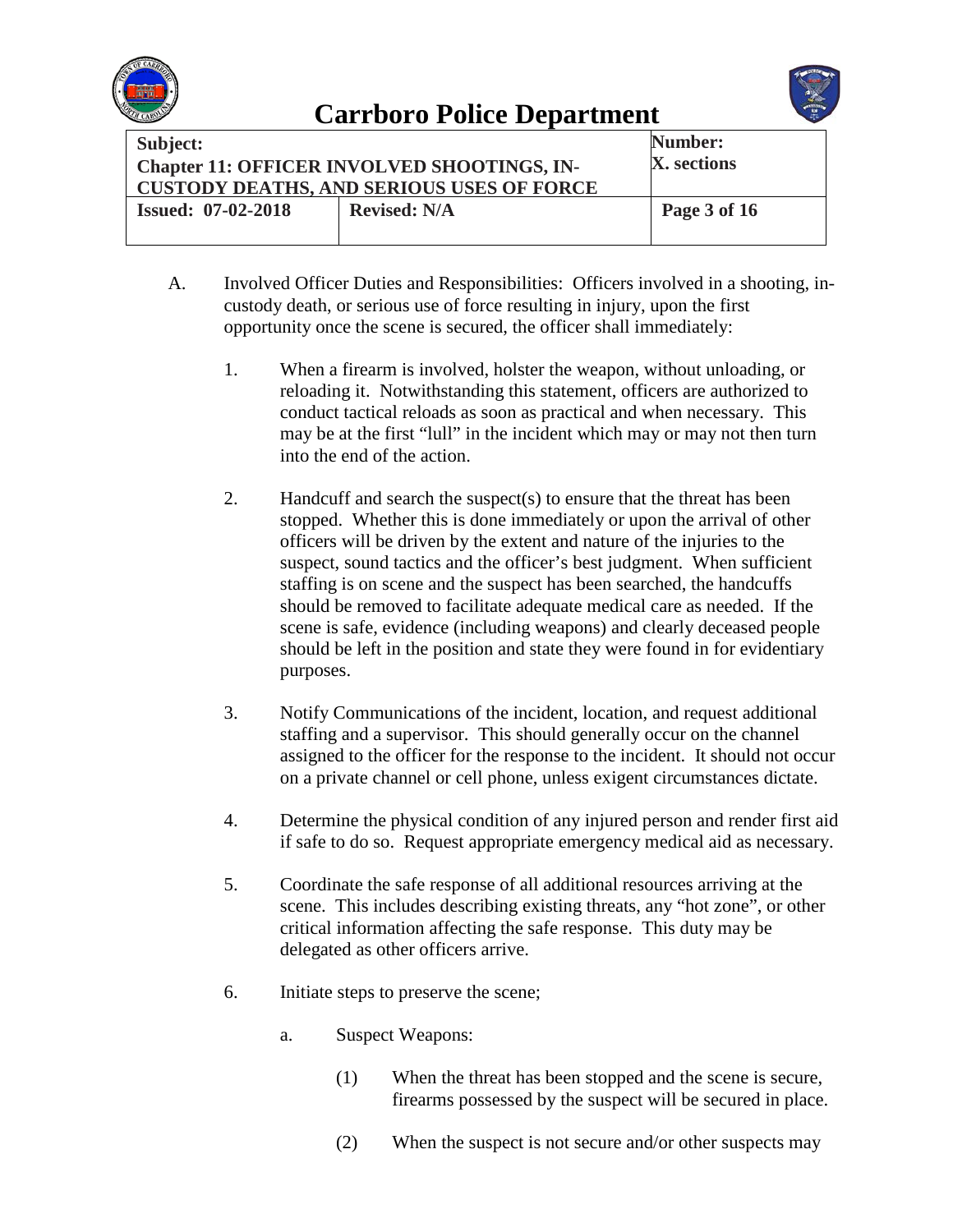



| Subject:<br><b>Chapter 11: OFFICER INVOLVED SHOOTINGS, IN-</b><br><b>CUSTODY DEATHS, AND SERIOUS USES OF FORCE</b> |                     | Number:<br>X. sections |
|--------------------------------------------------------------------------------------------------------------------|---------------------|------------------------|
| <b>Issued: 07-02-2018</b>                                                                                          | <b>Revised: N/A</b> | Page 4 of 16           |

be in the area, the suspect weapon shall be recovered and secured in an available police vehicle or through other appropriate means.

- (3) When securing weapons, undertake reasonable efforts to secure it without unloading the weapon. Additional steps should be taken, if possible, to preserve DNA examination.
- b. Officer Weapons:
	- (1) When possible, handguns will be holstered and remain secured in that fashion until processed as evidence.
	- (2) Long guns will be placed on safe and slung pending the arrival of a supervisor and additional staff.
	- (3) Sniper rifles will be left in the shooting position when it is safe to do so. The weapon will be placed on safe or otherwise rendered safe without unloading when possible.
- c. Officer Equipment:

Generally, equipment dropped or left on the ground will remain in the position it is found and marked as evidence.

- d. Additional crime scene preservation techniques should follow approved policy and training. This includes taking control of a wide area that includes buildings, parking lots, parked cars, etc. An inner and outer perimeter may be established.
- 7. Detain any outstanding suspects and locate all witnesses. When possible and practical, obtain identification from witnesses that might not remain at the scene to meet with investigators. When possible, conduct a preliminary interview with all witnesses and clearly document their statements.
- 8. Upon the arrival of the first officer, the involved officer(s) will be requested to provide a public safety statement and disengage from the management of the scene as directed.
- B. Emergency Aid Considerations: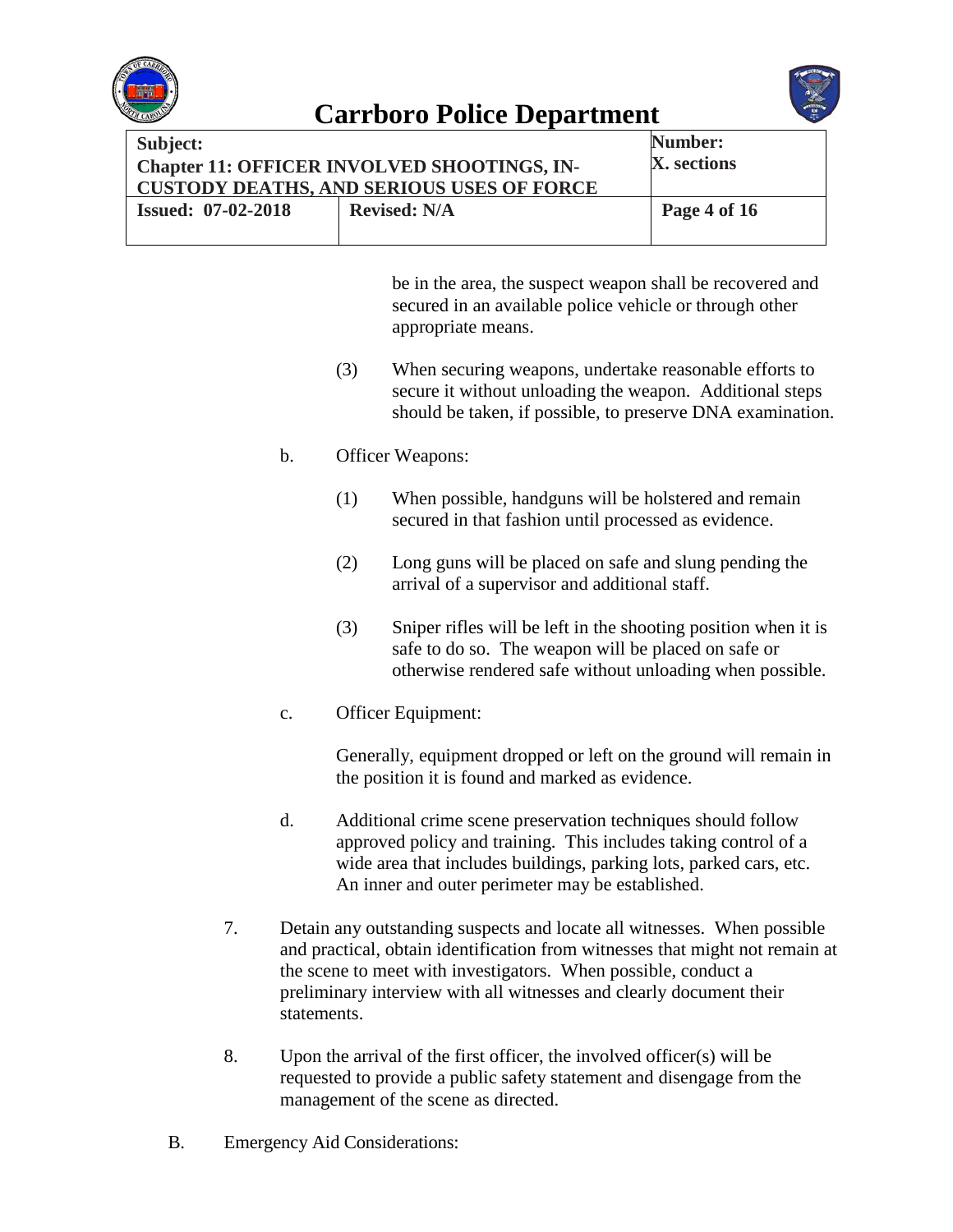



| <b>Subject:</b><br>Chapter 11: OFFICER INVOLVED SHOOTINGS, IN-<br><b>CUSTODY DEATHS, AND SERIOUS USES OF FORCE</b> |                     | Number:<br>X. sections |
|--------------------------------------------------------------------------------------------------------------------|---------------------|------------------------|
| <b>Issued: 07-02-2018</b>                                                                                          | <b>Revised: N/A</b> | Page 5 of 16           |

- 1. If injured, the officer should request treatment and/or begin self-aid/buddy aid at the scene. The officer will be transported by EMS or fellow officers to the nearest or most appropriate level of care as the situation dictates. If treatment requires the removal of the officer's gun belt or other equipment, that equipment will be turned over directly to another officer to preserve as evidence.
- 2. If the involved officers are not injured, the supervisor should assess the employee. Due to "fight or flight" and adrenaline, an injury may be masked for a significant period of time.
- 3. If there is any doubt about the condition of the officer, the officer will be transported for medical evaluation. The assigned chaperone officer will accompany the officer in the ambulance or other conveyance.
- C. During the course of the criminal investigation, the officer will be afforded the same rights as any citizen victim. The officer will not be compelled to discuss the case with the criminal investigators and/or the District Attorney or his staff. The officer shall not discuss the case with anyone except:
	- 1. Supervisory and assigned investigative personnel.
	- 2. State Bureau of Investigation agents and personnel, if involved in the use of force investigation.
	- 3. The District Attorney and/or his designee.
	- 4. His or her attorney.
	- 5. Mental health professional.
- D. The officer may contact his/her attorney and/or family directly from the scene when it is safe to do so.
- E. First Responding Officers' Duties Once On Scene
	- 1. Assume command and control of the scene. This will likely include declaring the use of the Incident Command System (ICS) and a statement that only one senior officer is "in Command" at the scene.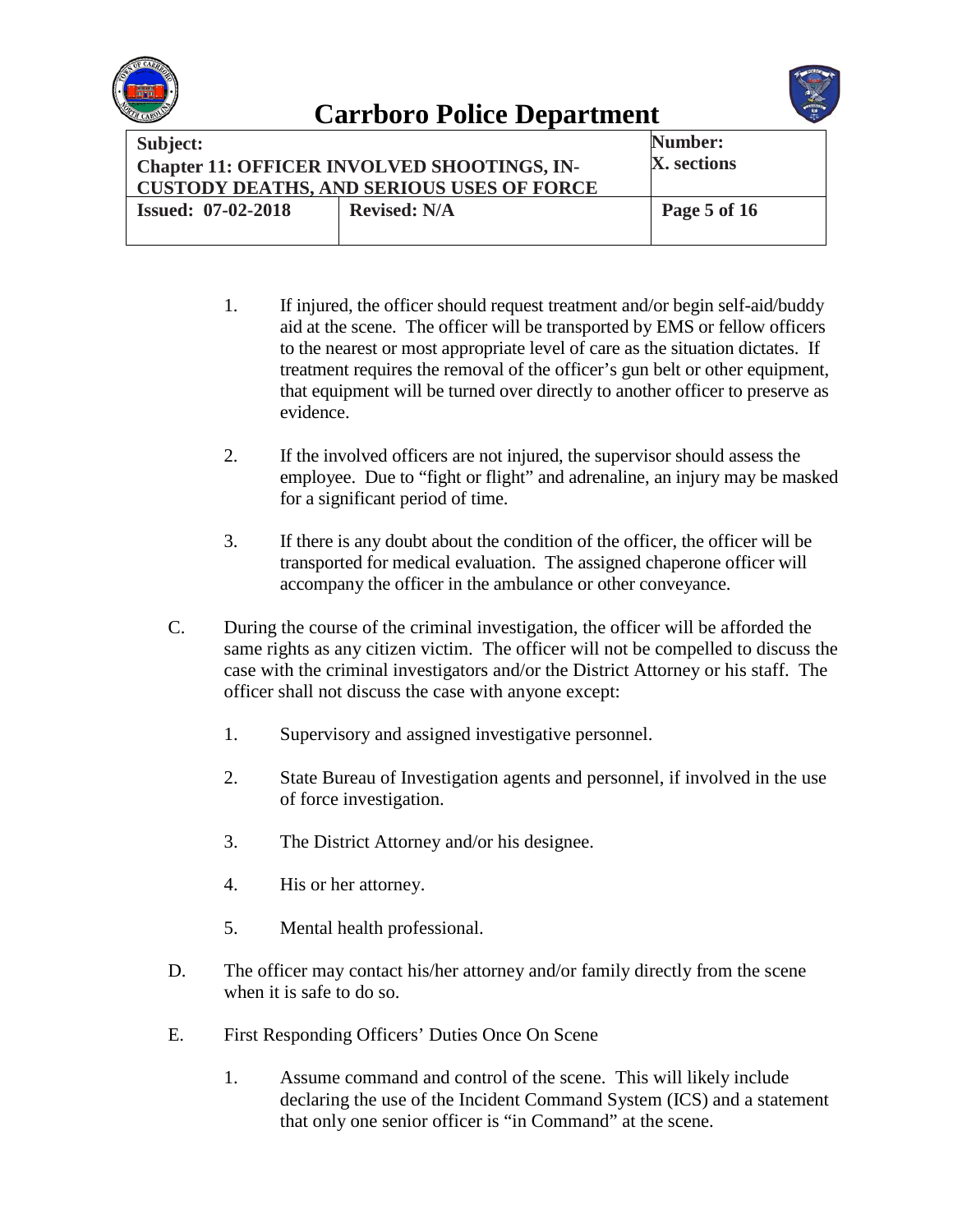



| Subject:                  | <b>Chapter 11: OFFICER INVOLVED SHOOTINGS, IN-</b><br><b>CUSTODY DEATHS, AND SERIOUS USES OF FORCE</b> | <b>Number:</b><br>X. sections |
|---------------------------|--------------------------------------------------------------------------------------------------------|-------------------------------|
| <b>Issued: 07-02-2018</b> | <b>Revised: N/A</b>                                                                                    | Page 6 of 16                  |

- 2. Provide direction to available staff in order to protect the scene and control any active threat. Ensure the scene has reached a level of control such that there is no longer a threat of harm to citizens, officers or suspects.
- 3. Provide for the immediate medical attention of all persons injured.
- 4. Secure the scene(s) of the event(s) to the extent possible. Use crime scene tape to secure any area that may contain evidence pertinent to the events being investigated. Assign sufficient personnel to ensure that the scene perimeter is not breached and initiate a crime scene log to track personnel entering or exiting the inner perimeter.
- 5. If tactically safe, leave all evidence, to include firearms, where it rests until the arrival of investigators.
- 6. Secure and separate all witnesses to the event.
- 7. Allow and direct the involved officers to disengage from active participation in the investigation when staffing allows.
- F. First Supervisor Response:
	- 1. Assume command and control of the scene. If ICS is already in place, formally assume command on the radio. If ICS is not already in place, declare the use of ICS and assume command on the radio.
	- 2. Provide any additional direction to available staff in order to protect the scene and control any active threat. Ensure that the steps required above from the involved officer and first arriving officers are in process and/or accomplished. Ensure the scene has reached a level of control such that there is no longer a threat of harm to citizens, officers or suspects.
	- 3. When appropriate, broadcast clarifying information on the radio to all employees regarding the status of officers. If the officer is seriously injured or killed in the incident, the supervisor must use tact and discretion in determining what to say and how to say it. This is done in order to calm the stress of employees (both officers and communications staff) and help ensure employees are adequately focused on their mission as police officers and telecommunicators.
	- 4. Confirm the medical status of all involved parties and specifically assess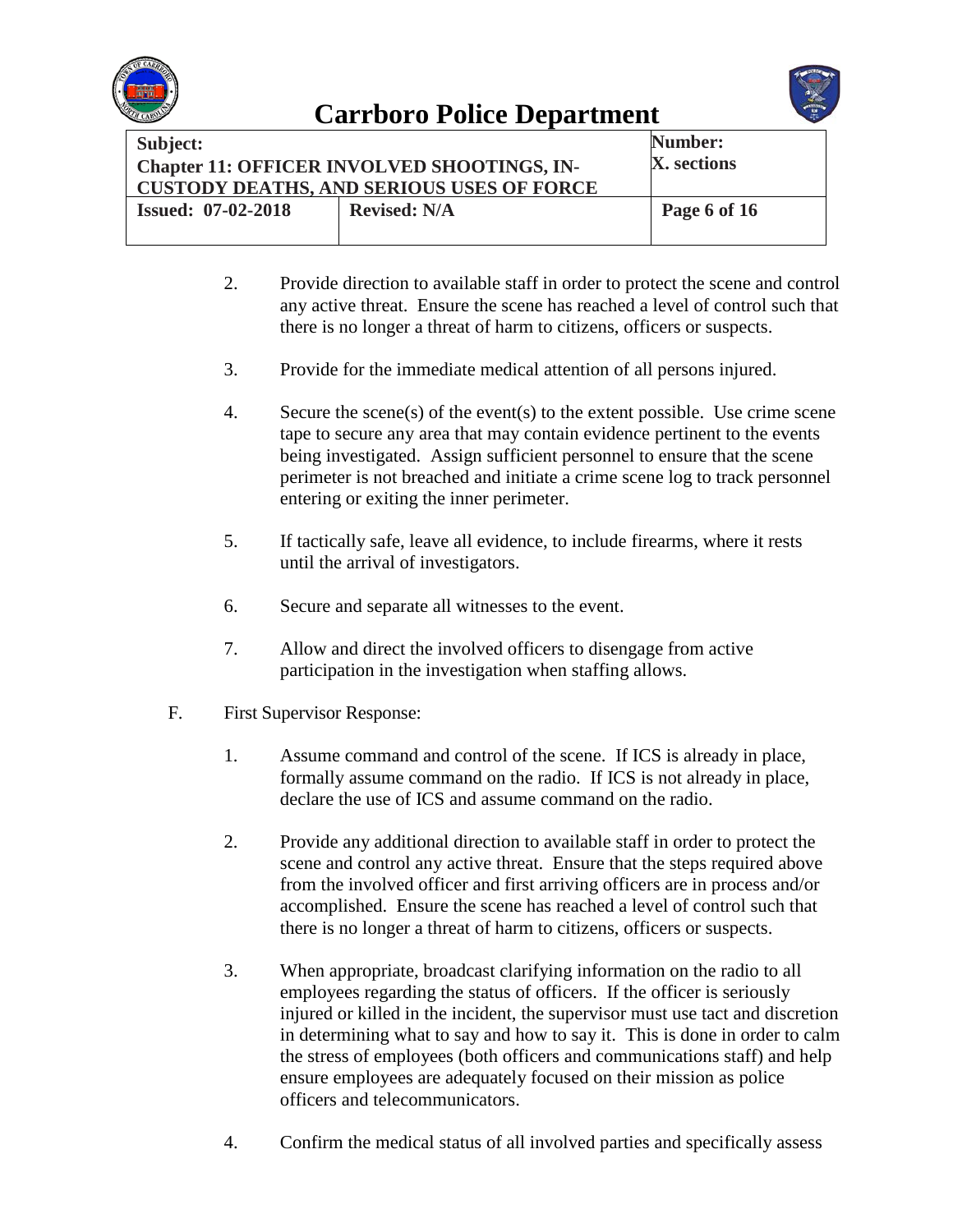



| Subject:<br><b>Chapter 11: OFFICER INVOLVED SHOOTINGS, IN-</b><br><b>CUSTODY DEATHS, AND SERIOUS USES OF FORCE</b> |                     | Number:<br>X. sections |
|--------------------------------------------------------------------------------------------------------------------|---------------------|------------------------|
| <b>Issued: 07-02-2018</b>                                                                                          | <b>Revised: N/A</b> | Page 7 of 16           |

the well-being of the involved officers. Provide immediate first aid at the scene and ensure proper EMS and FD personnel are enroute to deal with the injured. When possible, notify the area hospital(s) of any incoming patients.

- 5. If an officer is being transported to the hospital:
	- a. If transported by EMS, the chaperone officer should ride with the officer in the ambulance.
	- b. If transported by police vehicle, the chaperone officer should drive the officer.
	- c. An additional officer should respond to become the "Hospital Branch" under ICS.
	- d. The supervisor or designee will receive guidance from the involved officer when possible in order to summon family to the hospital in a timely manner. If the officer cannot provide input on this process, the supervisor will locate appropriate information to make notifications and/or provide transportation as appropriate.
- 6. As soon as possible, assign a chaperone to each officer that was directly involved in the incident. The chaperone will stay with their assigned employee for the duration of the investigation or until relieved. The chaperone will guide the officer away from the active investigative scene and allow the officer to "disengage" from police activity. See Section G below.
- 7. Establish a Command Post.
- 8. Establish a location to be used by the media (Media Staging) away from the crime scene and away from the command post.
- 9. Establish a staging location for additional responding resources if necessary.
- 10. Direct an employee to take field photos of the involved officers before they leave the scene. These photos should be a 360 degree of the officer and his/her equipment. Special attention should be paid to any torn uniforms, damaged equipment or injuries received during the encounter.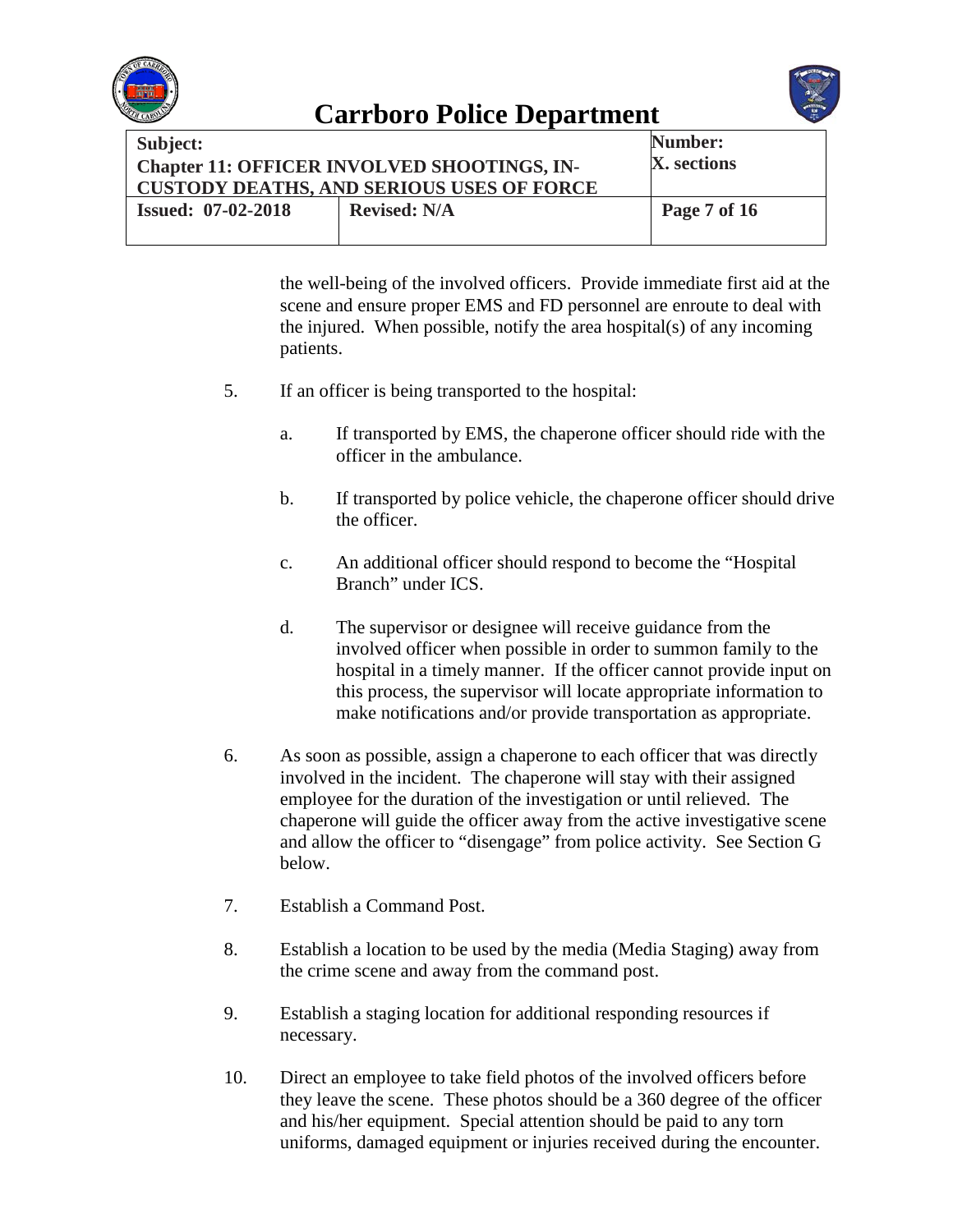



| <b>Subject:</b><br><b>Chapter 11: OFFICER INVOLVED SHOOTINGS, IN-</b><br><b>CUSTODY DEATHS, AND SERIOUS USES OF FORCE</b> |                     | Number:<br>X. sections |
|---------------------------------------------------------------------------------------------------------------------------|---------------------|------------------------|
| <b>Issued: 07-02-2018</b>                                                                                                 | <b>Revised: N/A</b> | Page 8 of 16           |

- 11. As soon as practical, direct the removal of the involved officer(s) from the scene to either a predetermined location or the police station. The officer(s) should be transported by their chaperone in the front seat of a police vehicle, leaving the involved officer's vehicle and keys at the scene. Crime scene tape should be used to protect the vehicles of involved officers as evidence.
- 12. Determine any additional resources necessary for the circumstances such as displaced persons or community unrest.
- 13. Assign a scribe to document departmental actions and assignments for accountability. Notes should include all personnel present and the mission of each person entering the scene, as well as key decision points in the management of the incident.
- 14. Assign officer(s) to accompany injured suspects and victims to the hospital.
- 15. Notify on-call Criminal Investigations Division (CID) personnel and the on-call Captain.
- 16. Notify and brief surrounding agencies, if necessary.
- 17. Brief arriving investigators and ranking officers.
- 18. With the exception of the "involved officer(s)", all other employees who respond and perform duties in any way will author a written supplement about their activities. The patrol supervisor will coordinate the timely completion of these supplements and their attachment to the incident report. The patrol supervisor will designate a primary officer to complete the preliminary report and assist with other reporting criteria.
- G. Chaperone Responsibilities
	- 1. Remain with the involved officer as assigned with the following responsibilities:
		- a. Record the times and locations of movement such as the time leaving the scene, the time arrived at other locations, and the time the officer is contacted by investigators.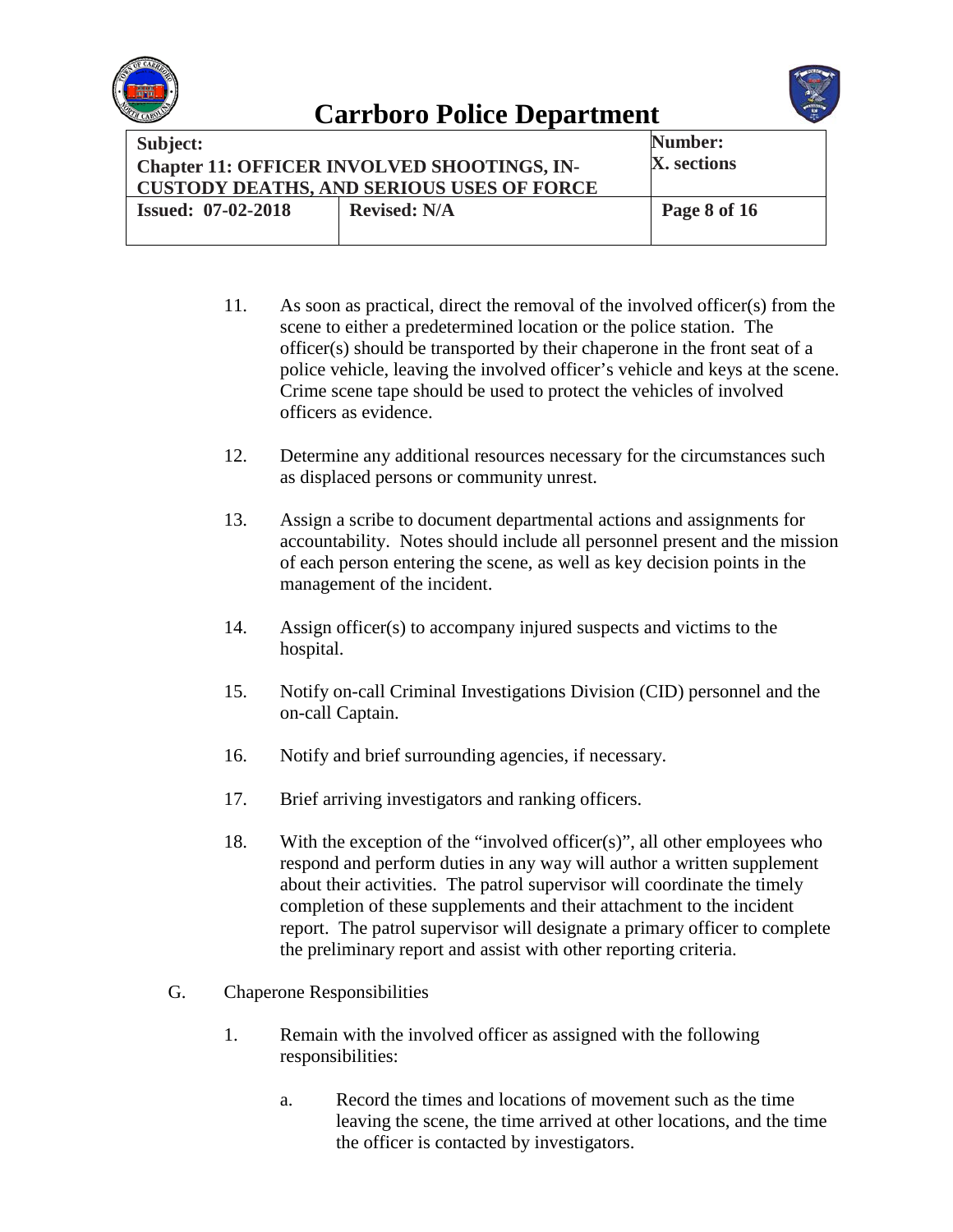



| Subject:<br><b>Chapter 11: OFFICER INVOLVED SHOOTINGS, IN-</b><br><b>CUSTODY DEATHS, AND SERIOUS USES OF FORCE</b> |                     | Number:<br>X. sections |
|--------------------------------------------------------------------------------------------------------------------|---------------------|------------------------|
| <b>Issued: 07-02-2018</b>                                                                                          | <b>Revised: N/A</b> | Page 9 of 16           |

- b. Ensure the involved officer does not have contact with other involved employees, including the opportunity to discuss details of the case.
- c. Ensure the preservation of evidence, most importantly the officer's uniform, gun belt, and weapon systems.
- d. Ensure the proper investigative photographs were taken prior to transport or after transport in exigent circumstances.
- e. Assist the officer with contacting an attorney and family when requested. Face to face meetings will be allowed at the discretion of the OIC.
- f. The chaperone will refrain from discussing the actual incident with the involved officer.
- 2. At the conclusion of the assignment, complete a detailed supplement regarding the actions taken. Unless directed otherwise, the chaperone will stay with the involved officer for the duration of the event and ensure he/she is transported home safely.

### **V. INVESTIGATION**

A. Criminal Investigative responsibility will be assigned based primarily on jurisdiction. Based on the seriousness of the incident and level of injury, the Chief will have the discretion to contact the North Carolina State Bureau of Investigation (SBI) for assistance.

| Location    | <b>Criminal</b>      | <b>Internal Affairs</b> | <b>SBI</b> Involvement   |
|-------------|----------------------|-------------------------|--------------------------|
|             | <b>Investigation</b> | Investigation           |                          |
| In Carrboro | Carrboro PD CID      | Carrboro PD CID         | At the direction of the  |
|             | or NC SBI            |                         | Chief or his designee    |
| Outside     | Agency with          | Carrboro PD CID         | At the direction of the  |
| Carrboro    | Jurisdiction         |                         | agency with jurisdiction |

B. The Chief of Police or his designee will notify the District Attorney regarding all officer involved shootings. Together they will discuss the need for on-scene response and/or the totality of the circumstances that would determine the need to involve the SBI or other investigative personnel.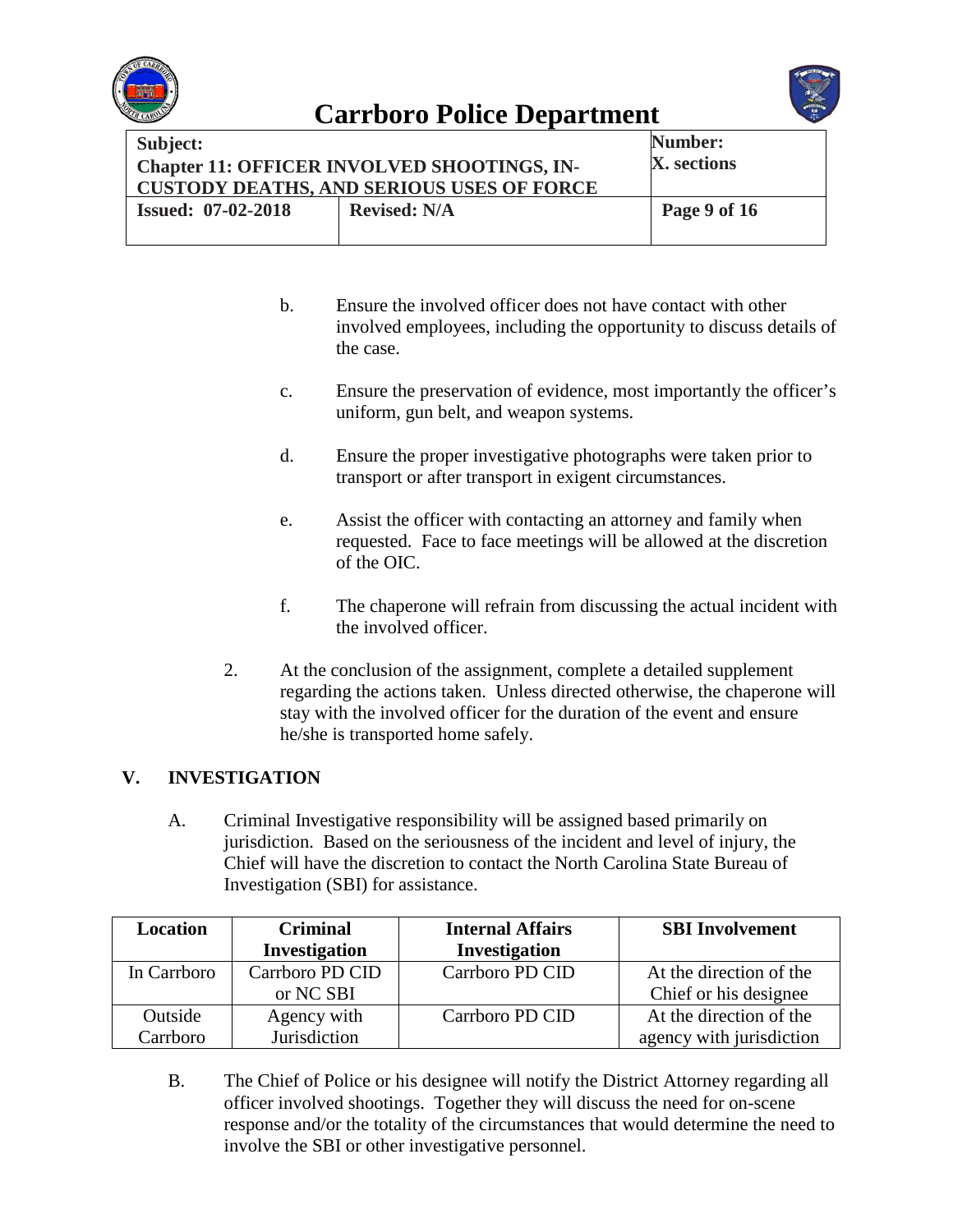



| <b>Subject:</b>                                    |  | <b>Number:</b> |
|----------------------------------------------------|--|----------------|
| <b>Chapter 11: OFFICER INVOLVED SHOOTINGS, IN-</b> |  | X. sections    |
| <b>CUSTODY DEATHS, AND SERIOUS USES OF FORCE</b>   |  |                |
| <b>Issued: 07-02-2018</b><br><b>Revised: N/A</b>   |  | Page 10 of 16  |
|                                                    |  |                |

### **VI. TREATMENT OF INVOLVED OFFICER(S)**

- A. In every instance in which an officer uses deadly force, where such use results in death or serious bodily injury to another person, the officer will be relieved of normal duty and placed on administrative leave with pay.
	- 1. There will be no direct loss of pay or other benefits. However, the officer will be restricted from working extra duty police assignments until such time as they are cleared to work full duty.
	- 2. The involved officers will be on paid leave for approximately two weeks depending on the circumstances and at the discretion of the Chief of Police.
	- 3. The officer shall be available during business hours and other times as needed and with notice for official interviews and statements regarding the case, and will be subject to recall to normal duty at any time after the preliminary investigation.
	- 4. Relief from normal duty serves two purposes:
		- a. To address the personal and emotional needs of an officer involved in the use of deadly force in which injury or death occurs; and
		- b. To assure the community that all the facts surrounding the incident are fully and professionally explored and verified.
	- 5. The officer shall not be required to write a report about the incident.
		- a. The officer will be requested to provide essential "public safety" information at the scene. This will be done immediately and will be reported verbally only.
		- b. Investigators will request the officer to participate in brief, but sufficient interviews the day of the incident so that investigators can perform their functions. In consultation with the officer's attorney and with the approval of the Chief of Police it may be agreed that these interviews will not be audio or video recorded unless required by NCGS 15A-211.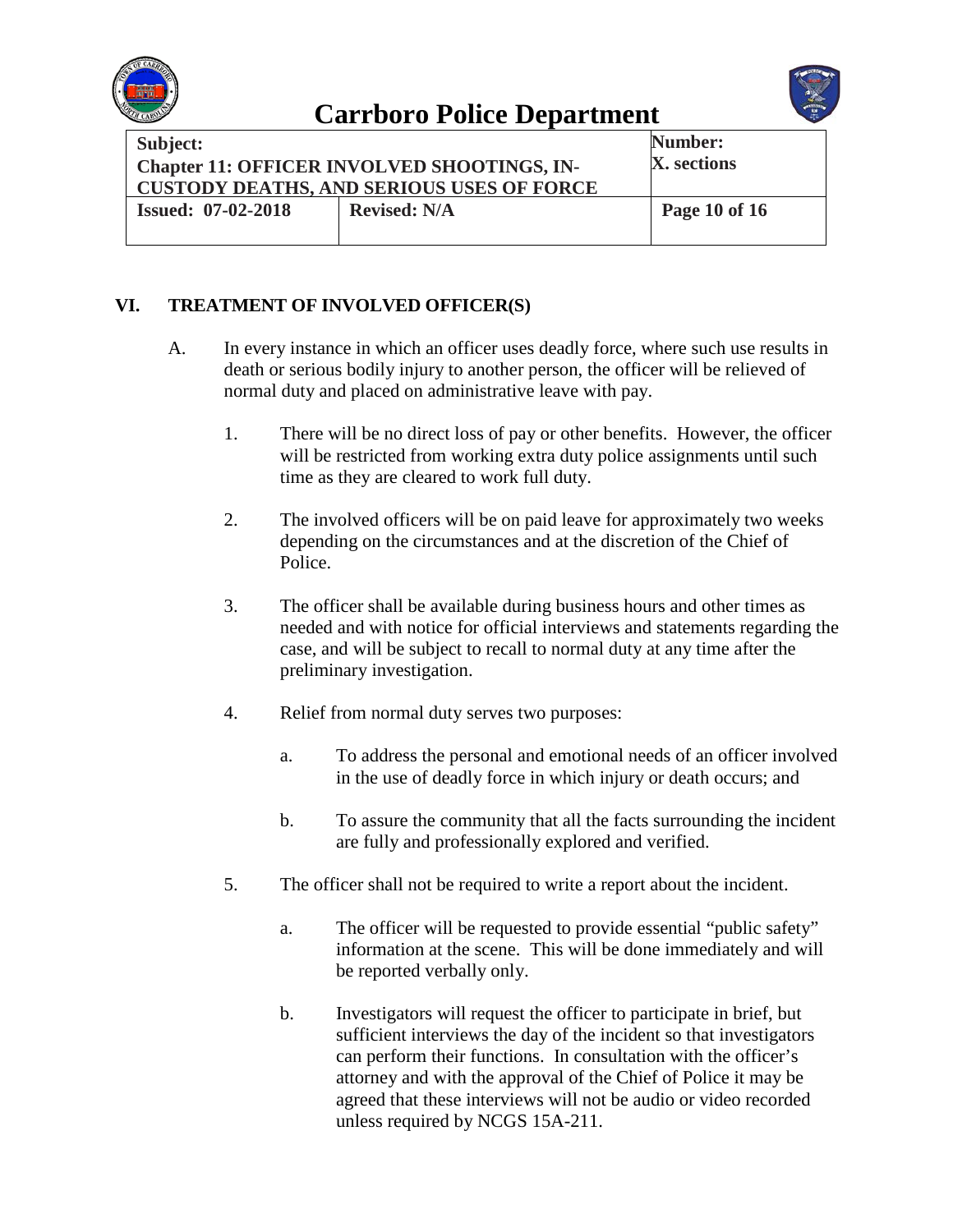



| Subject:<br><b>Chapter 11: OFFICER INVOLVED SHOOTINGS, IN-</b><br><b>CUSTODY DEATHS, AND SERIOUS USES OF FORCE</b> |  | Number:<br>X. sections |
|--------------------------------------------------------------------------------------------------------------------|--|------------------------|
| <b>Issued: 07-02-2018</b><br><b>Revised: N/A</b>                                                                   |  | Page 11 of 16          |

- c. Investigators may request the officer to participate in a "walk through" of the scene on the day of the incident so that investigators can perform their functions. In consultation with the officer's attorney and with the approval of the Chief of Police it may be agreed that these interviews will not be audio or video recorded.
- d. A detailed and formal audio/video recorded interview will be performed 2-4 days after the event.
- e. The Internal Affairs interview process will generally follow the criminal interviews. When possible, the IA investigator will use the criminal interview as the basis and only expand on those questions rather than another extensive interview similar to the comprehensive CID interview.
- f. These actions and the timing may vary based on the circumstances and with the approval of the Chief of Police.
- 6. The involved officer(s) will not be permitted to contact the suspect, suspect's family or visit the morgue, autopsy, mortuary, or funeral without specific authorization from the Chief of Police.
- 7. A Captain will be assigned as the primary point of contact for the involved employee. The assigned Captain will be responsible for making available any and all resources to the involved officer(s) regarding the Employee Assistance Program and other support services as appropriate.
- 8. During extended investigations and when possible, the officer will be assigned to a non-enforcement or administrative function during the ongoing investigation.
- B. The officer will be returned to full duty status:
	- 1. After a preliminary report has been completed by the criminal investigators;
	- 2. After an initial discussion between the Chief of Police and the District Attorney;
	- 3. After the psychological welfare of the employee has been ensured; AND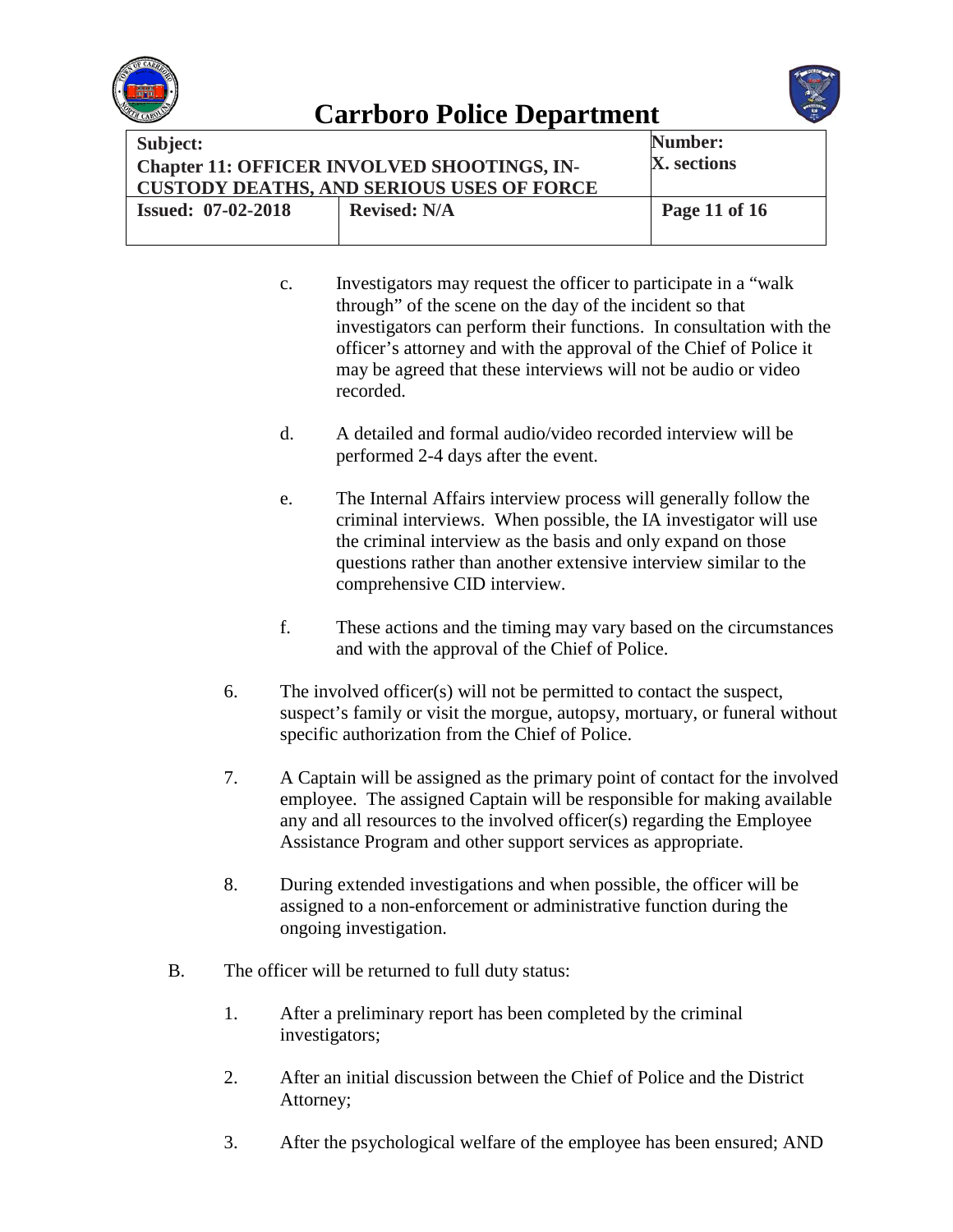



| Subject:                                           |                     | Number:       |
|----------------------------------------------------|---------------------|---------------|
| <b>Chapter 11: OFFICER INVOLVED SHOOTINGS, IN-</b> |                     | X. sections   |
| <b>CUSTODY DEATHS, AND SERIOUS USES OF FORCE</b>   |                     |               |
| <b>Issued: 07-02-2018</b>                          | <b>Revised: N/A</b> | Page 12 of 16 |
|                                                    |                     |               |

- 4. At the discretion of the Chief of Police.
- C. If the preliminary investigation discloses a question about the officer's actions in the incident, then the appropriate guidelines regarding the rights of the officer will be followed.

### **VII. INTERNAL AFFAIRS RESPONSIBILITY**

- A. Upon learning of a deadly force encounter, the Chief of Police will designate an Internal Affairs (IA) Investigator. This investigator may have an assistant investigator identified at the same time or at a later time based on the projected workload and/or complexities of the case. The designated investigators must not have been involved in the initial incident response and will generally be outside the chain of command of the involved employees. Internal investigations that qualify as personnel investigations shall enjoy Garrity protections.
- B. The IA investigator(s) will respond to the scene and observe the investigation being conducted by CID. They will undertake the following actions:
	- 1. Inquire about the weapons used in the incident. Take steps to obtain the appropriate replacement weapons so they have them in possession when needed.
	- 2. Should the criminal investigation not collect blood/urine samples, the investigator will confer with the Chief about the need to collect blood or urine samples. When necessary, samples will be collected pursuant to the IA investigation and after the issuance of the Garrity warnings. Samples will be collected in the most unobtrusive process possible and in compliance with Fourth Amendment protections. Employee consent or a search warrant are acceptable evidence gathering methods under this section.
	- 3. Inquire about the welfare of the involved employees and ensure the appropriate steps have been taken such as transporting family members, etc. Direct the appropriate resources to accomplish these tasks when necessary.
	- 4. Ensure each employee is transported home safely at the conclusion of the event.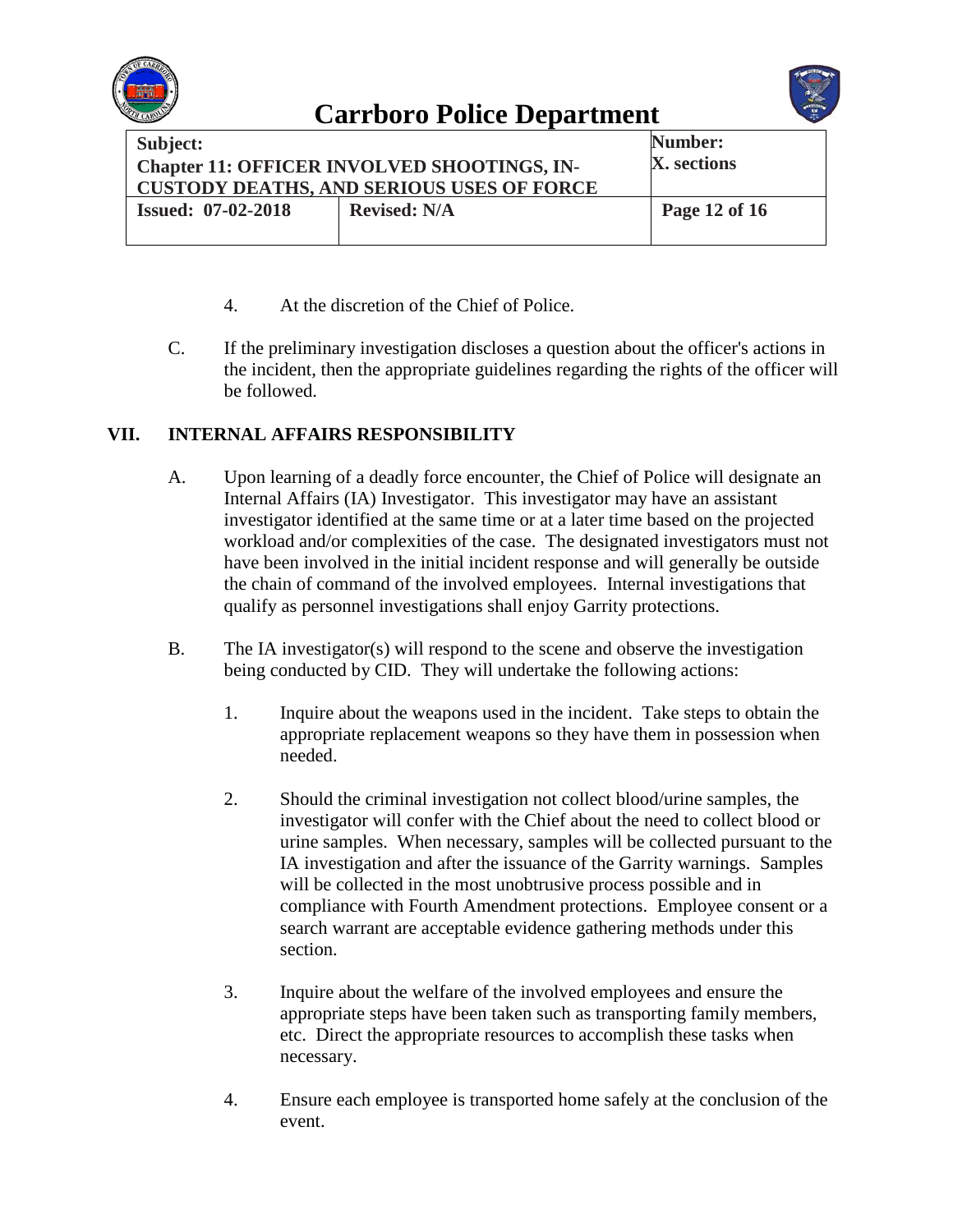



| <b>Subject:</b>                                    |                     | Number:       |
|----------------------------------------------------|---------------------|---------------|
| <b>Chapter 11: OFFICER INVOLVED SHOOTINGS, IN-</b> |                     | X. sections   |
| <b>CUSTODY DEATHS, AND SERIOUS USES OF FORCE</b>   |                     |               |
| <b>Issued: 07-02-2018</b>                          | <b>Revised: N/A</b> | Page 13 of 16 |
|                                                    |                     |               |

- C. After the initial response, the IA Investigator will:
	- 1. Review the on-going criminal investigation and stay abreast of developments with the case. Should an employee refuse to cooperate with the criminal investigation and that refusal may compromise the investigation, preservation of evidence or other negative impact, the IA investigator will step in and use administrative powers to compel disclosure. Information disclosed in this matter will be protected and not shared with the criminal investigators.
	- 2. Make immediate arrangements for the involved employees to attend psychological counseling.
	- 3. Schedule the officer(s) for additional interviews or meetings as necessary. These and other IA actions may be substantially delayed after the event to allow the criminal investigation to proceed without adding undue stress to the involved officers.
	- 4. Complete a detailed Internal Affairs Investigative Report to include a finding and recommendations. This report will be presented to the Chief of Police and other Administrative personnel not involved in the investigation.
	- 5. Complete other administrative tasks at the direction of the Chief of Police.

### **VIII. RESPONSE TO INVOLVED OFFICER(S) NEEDS**

- A. When faced with a catastrophic life event or major change, an officer may experience difficulty in appropriately dealing with his/her feelings and emotions. Some of the signs of an officer's inability to deal appropriately with a traumatic incident are:
	- 1. Continuation and intensification of post-incident symptoms such as:
		- a. Heightened sense of danger/vulnerability;
		- b. Fear and anxiety about future encounters;
		- c. Anger/rage;
		- d. Nightmares;
		- e. Flashbacks/intrusive thoughts of the incident;
		- f. Sleep difficulties;
		- g. Depression;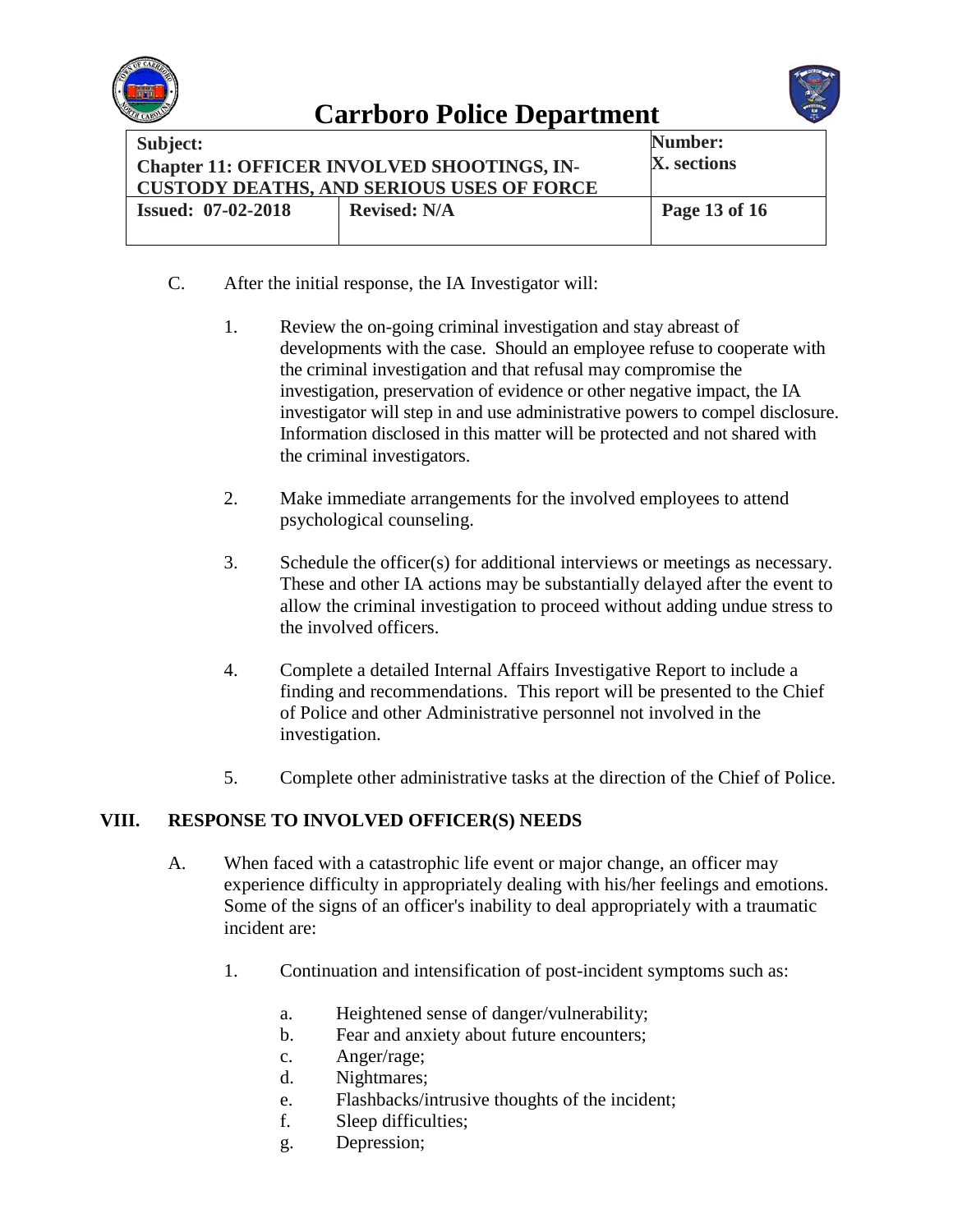



| Subject:<br><b>Chapter 11: OFFICER INVOLVED SHOOTINGS, IN-</b><br><b>CUSTODY DEATHS, AND SERIOUS USES OF FORCE</b> |                     | Number:<br>X. sections |
|--------------------------------------------------------------------------------------------------------------------|---------------------|------------------------|
| <b>Issued: 07-02-2018</b>                                                                                          | <b>Revised: N/A</b> | Page 14 of 16          |

- h. Guilt;
- i. Emotional numbing;
- j. Isolation and emotional withdrawal;
- k. Stress reactions (e.g., headaches, indigestion, muscle aches, diarrhea/constipation);
- l. Anxiety reactions (e.g., difficulty concentrating, excessive worry, irritability, nervousness).
- 2. Excessive stress and anxiety reactions;
- 3. Continual obsession with the incident;
- 4. Increased absenteeism, burnout, or a drop in productivity;
- 5. Increase in anger and irritability;
- 6. Under reaction on future calls for service;
- 7. Over reaction or risk taking on future calls for service;
- 8. Alcohol/drug abuse.
- B. The following guidelines have been found to alleviate much of the stress associated with the aftermath of a shooting. To enable the officer to feel supported and to reduce the amount of overall trauma, these guidelines have been approved by the International Association of Chiefs of Police (IACP) Police Psychological Services Section:
	- 1. At the scene, show concern and understanding. Give mental and physical first aid.
	- 2. After obtaining necessary on-scene information and with authorization of ICS Command, provide a psychological break by getting the officer some distance from the scene. The officer should be with a supportive employee (assigned chaperone) or supervisor and return to the scene only when necessary.
	- 3. With some officers it is important to explain what administrative procedures will occur during the next few hours and over the next few days. This will help the officer realize that the handling of the investigation of the incident is standard operating procedure.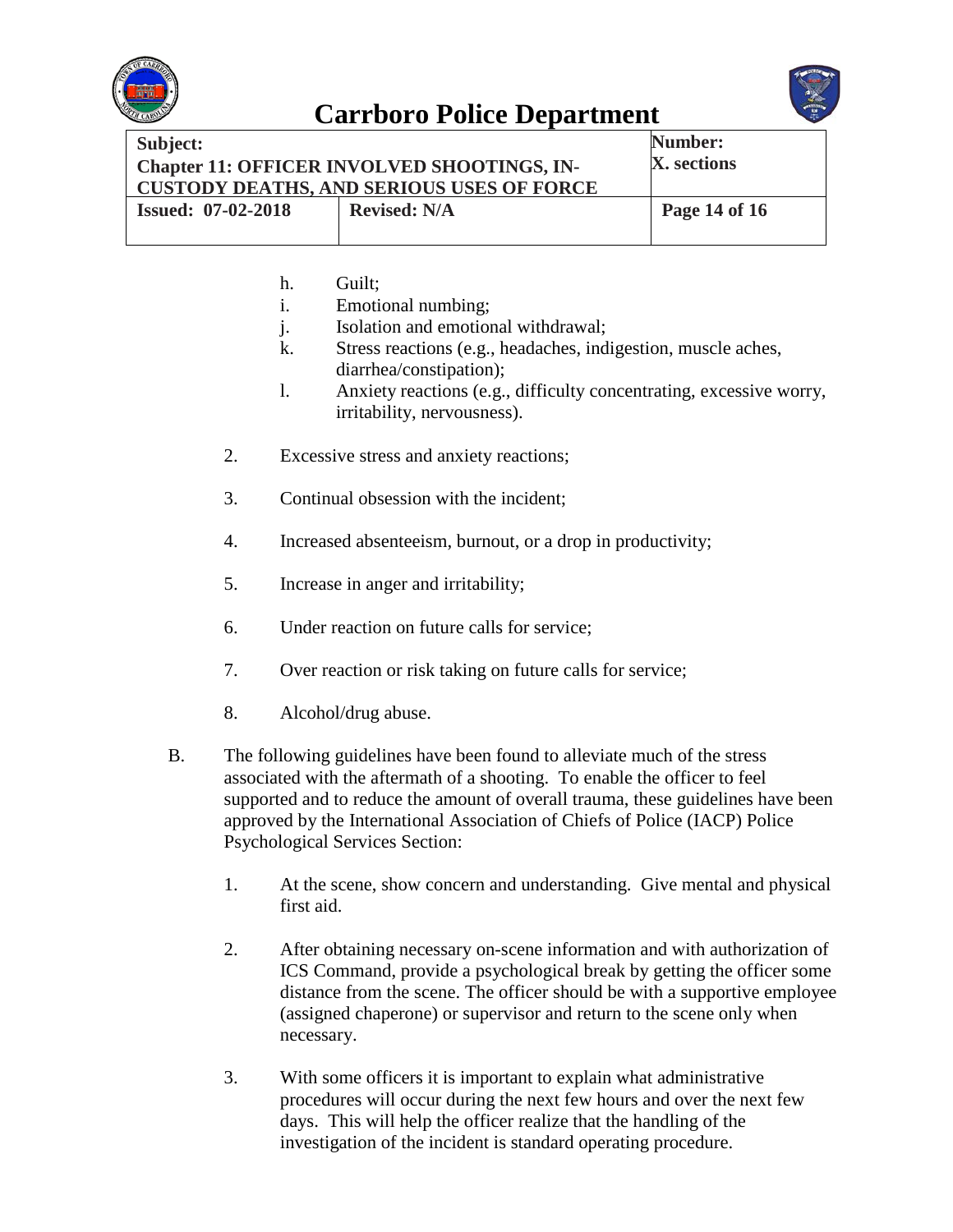



| <b>Subject:</b><br>Chapter 11: OFFICER INVOLVED SHOOTINGS, IN-<br><b>CUSTODY DEATHS, AND SERIOUS USES OF FORCE</b> |                     | Number:<br>X. sections |
|--------------------------------------------------------------------------------------------------------------------|---------------------|------------------------|
| <b>Issued: 07-02-2018</b>                                                                                          | <b>Revised: N/A</b> | Page 15 of 16          |

- 4. If the incident involves the officer's service weapon and it is to be taken as evidence, it should be replaced with another weapon under private and controlled circumstances. The officer may be required to qualify with the new weapon before working in an enforcement capacity.
- 5. Before undergoing a detailed interview, the officer should have some recovery time in a secure setting where he/she is insulated from the press and curious officers. This will likely include 2-3 days' rest and recovery time.
- 6. If the officer is not injured, the officer or Agency should contact the family (via phone call or personal visit) and let them know what happened before they hear rumors and receive phone calls from others. If the officer is injured, an Agency member and/or a departmental Chaplain familiar with the family should contact the family. In either case, the agency will offer full arrangements to transport the family to the officer for comfort.
- 7. For the officer(s) who fired a weapon, there should be a mandatory confidential (trauma) debriefing with a knowledgeable mental health professional prior to returning to duty. The debriefing should take place as soon after the shooting as is practical, ideally within 24 hours and no later than 48 hours. The need for follow-up sessions should be determined by the mental health professional.
- 8. Everyone at the scene, and others involved such as dispatchers, should have a critical incident stress debriefing (CISD). During this debriefing it should be noted that anyone at the scene could experience a significant emotional reaction and should consult with the mental health professional. Follow-up sessions for other personnel may also be appropriate.
- 9. The opportunity for family counseling (spouse, children, and significant other) shall also be made available when possible.
- 10. An administrator or supervisor should brief the rest of the Agency, or shift, about the incident. This should prevent the officer from being inundated with questions and should hold rumors in check.
- 11. Expedite the completion of administrative and criminal investigations and advise the officer of the outcomes.